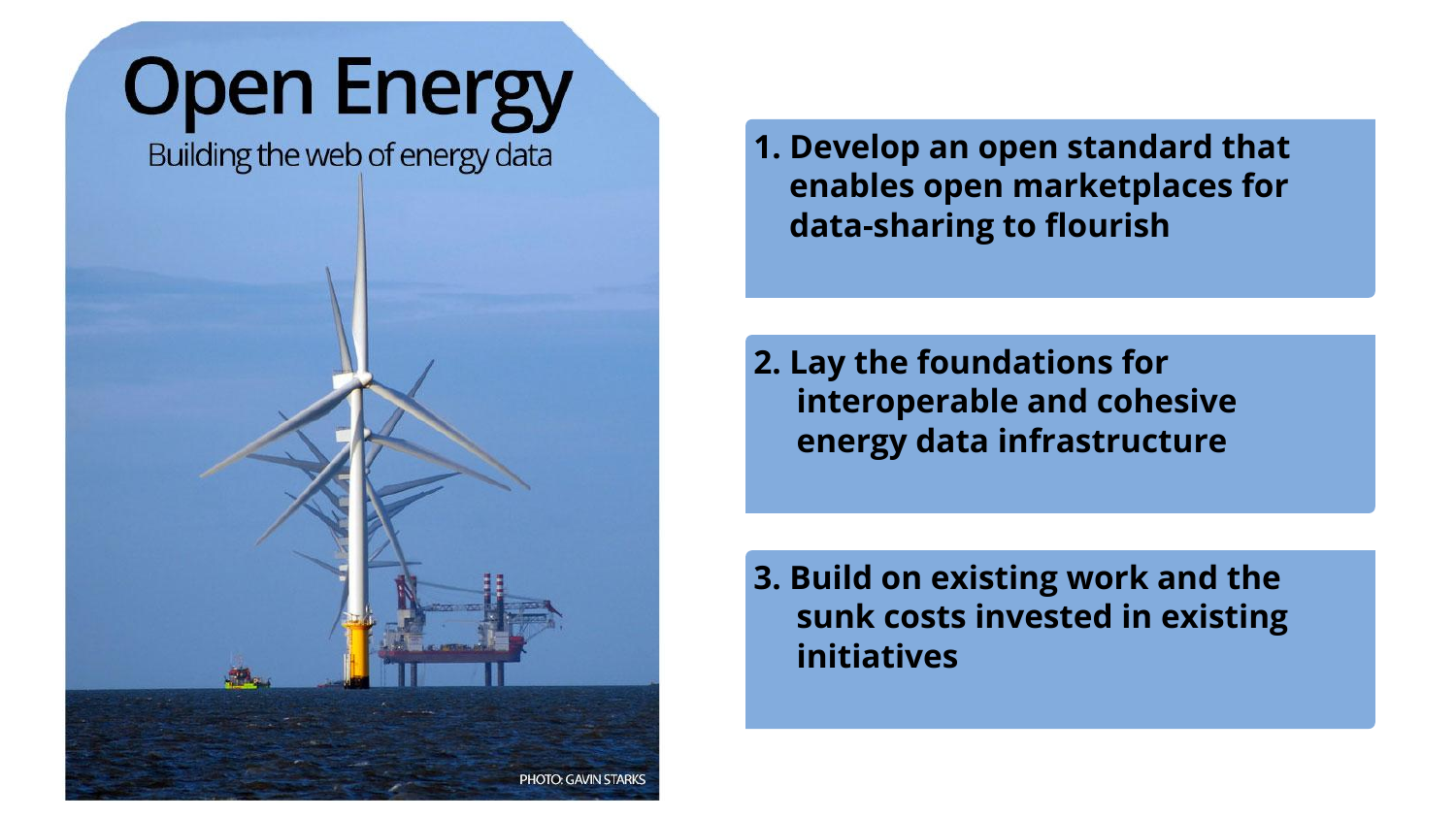# **Open Energy**

Building the web of energy data



The biggest inhibitor to innovation is not technology.

Today's complex value-chains are not working efficiently at-scale due to high transaction costs and friction between systems: leading to misallocation of resources and missed opportunities.

Digital transformation maturing—now is the time to create our energy data infrastructure for a **stable grid** and to deliver our **net-zero commitments**.

Building on existing work, we propose creating open standards and systems to address the fact that all organisations are both data consumers and data suppliers—data is a network not a supply-chain.

We will help develop a **'web of energy data'** whose architecture will enable each organisation to control the flow and usage of their own data.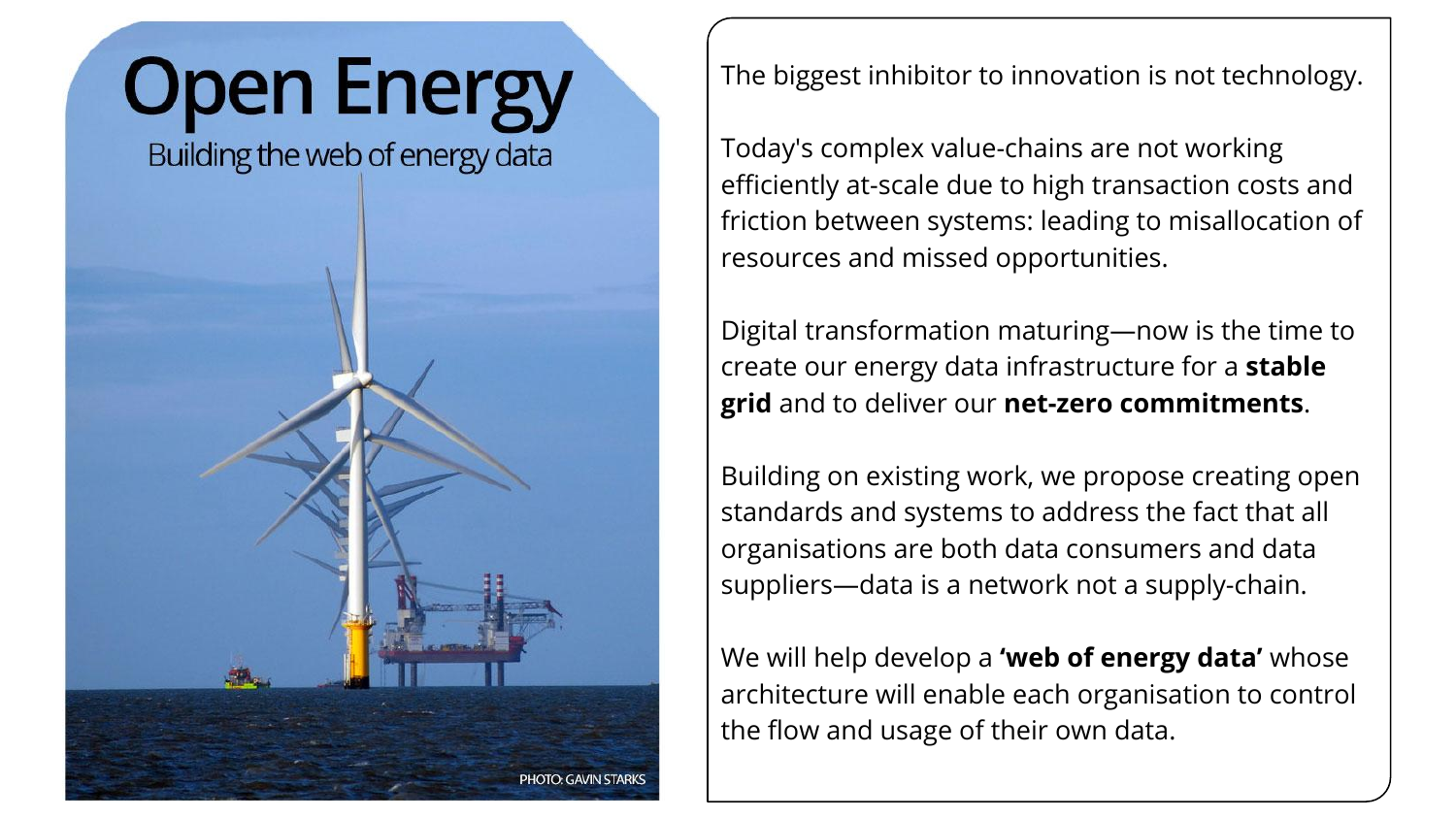## **Examples of needs and paths across the energy data ecosystem**



OPEN ENERGY Shared principles, processes and practices



Make it easy to access, use and share data across the market: flexibly, securely and scalably. Address the economic, legal and technical issues to integrate across sectors while delivering a stable grid and net-zero. **NEEDS**

| <b>CHALLENGES</b> | Data-sharing requires multiple bilateral legal agreements (complex needs)<br>Sources are increasing by orders of magnitude (e.g. micro-generation, solar, wind, batteries, electric vehicles)<br>User needs are increasing (e.g. grid, traders, suppliers, energy-tech)<br>Complexity is increasing (e.g. number of assets, new flexibility markets, new technology solutions, moves to greater data<br>granularity and frequency of updates moving to sub-second)<br>Multiple legacy energy systems struggle to coordinate because they speak different 'languages' |
|-------------------|----------------------------------------------------------------------------------------------------------------------------------------------------------------------------------------------------------------------------------------------------------------------------------------------------------------------------------------------------------------------------------------------------------------------------------------------------------------------------------------------------------------------------------------------------------------------|
|                   |                                                                                                                                                                                                                                                                                                                                                                                                                                                                                                                                                                      |

| POTENTIAL | Shared legal frameworks (based on use-cases and user-needs) $\rightarrow$ 'Presumed open' or 'Pre-emptive licensing'  |
|-----------|-----------------------------------------------------------------------------------------------------------------------|
|           | Shared principles, processes & practices for data sharing (e.g. open access to metadata)                              |
|           | Common mechanisms for market engagement and innovation                                                                |
|           | Potential for regulatory interventions and enabling policy to keep pace with, support and not block market innovation |
|           | <b>PATHS</b>                                                                                                          |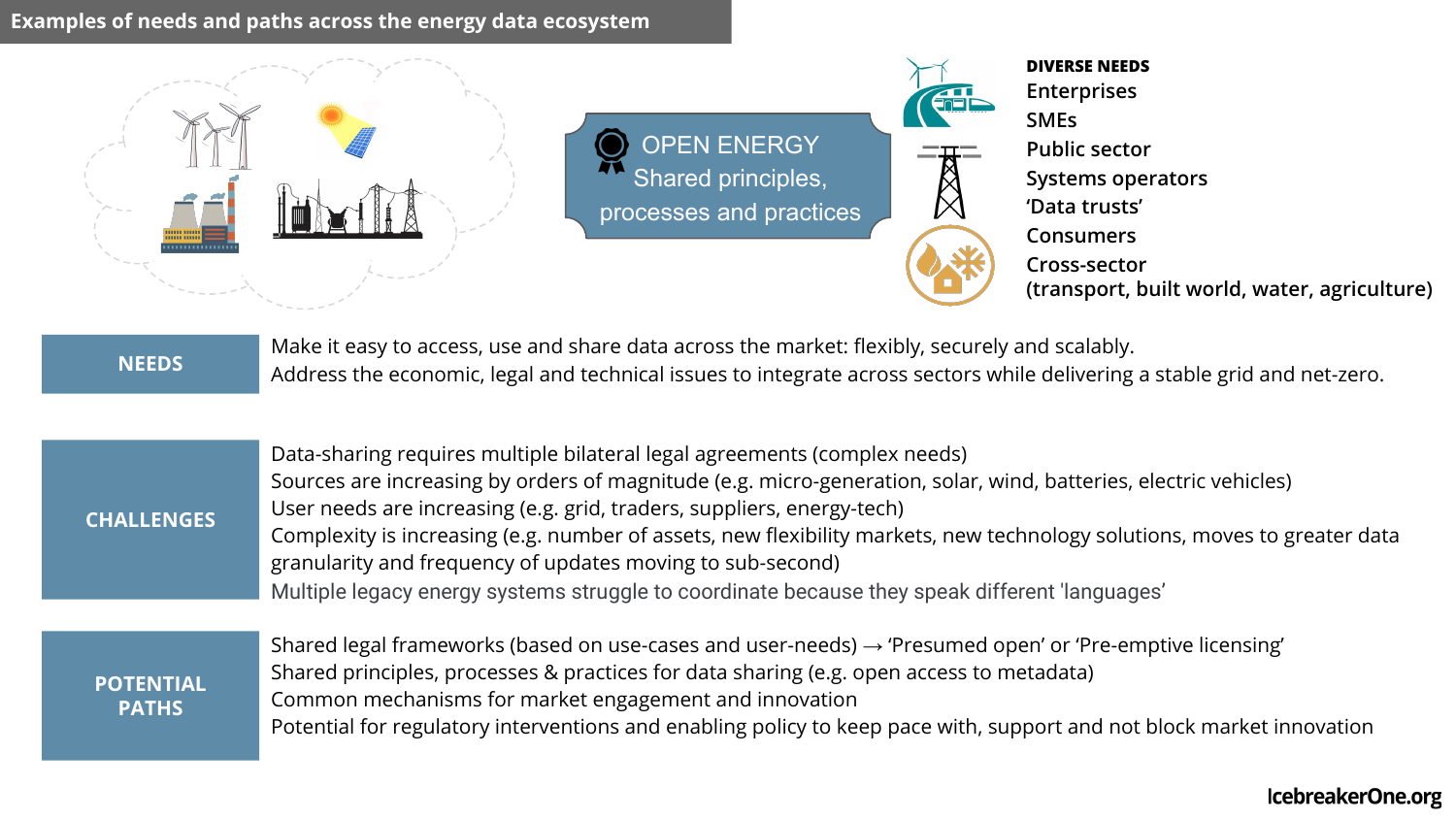To enable sharing, our **data infrastructure** must address (at least)

- **Rights**
- **Liability models**
- Dispute resolution and redress
- Consent & consent management
- Security & privacy
- Legal frameworks
- **Usability**
- Logistics
- Technology architecture
- Operating principles



Similar approaches are being undertaken across sectors including banking, insurance, pensions, transport and health.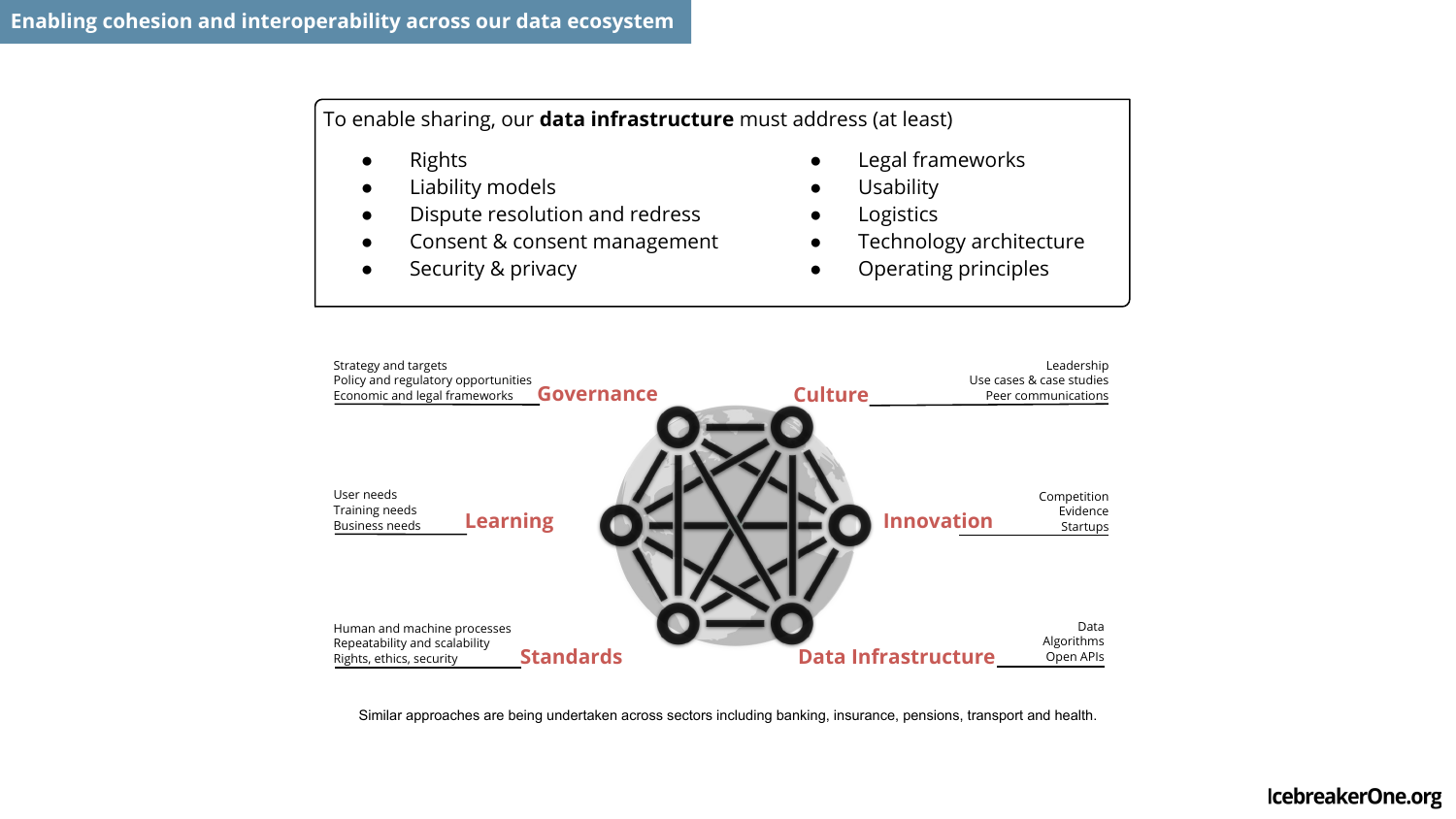"Every organisation (node) is both a consumer and a supplier of data.

Every node is a participant in our shared-data ecosystem.

This is a network, not a supply-chain."

#### **Data ecosystem participants (nodes)**

Asset managers Producers **Distributibutors Transmission Suppliers** Storage Wholesale market Retail market **Aggregators** 

Business consumers Domestic consumers Regulatory & governance bodies Service-focussed entities System operators Devices & meter infrastructure **Utilities Traders** Platform providers

"A web of energy data will enable innovation and growth in efficient, decarbonising solutions.

Exponential growth in data sharing (network effects) will increase innovation and stimulate new entrants."

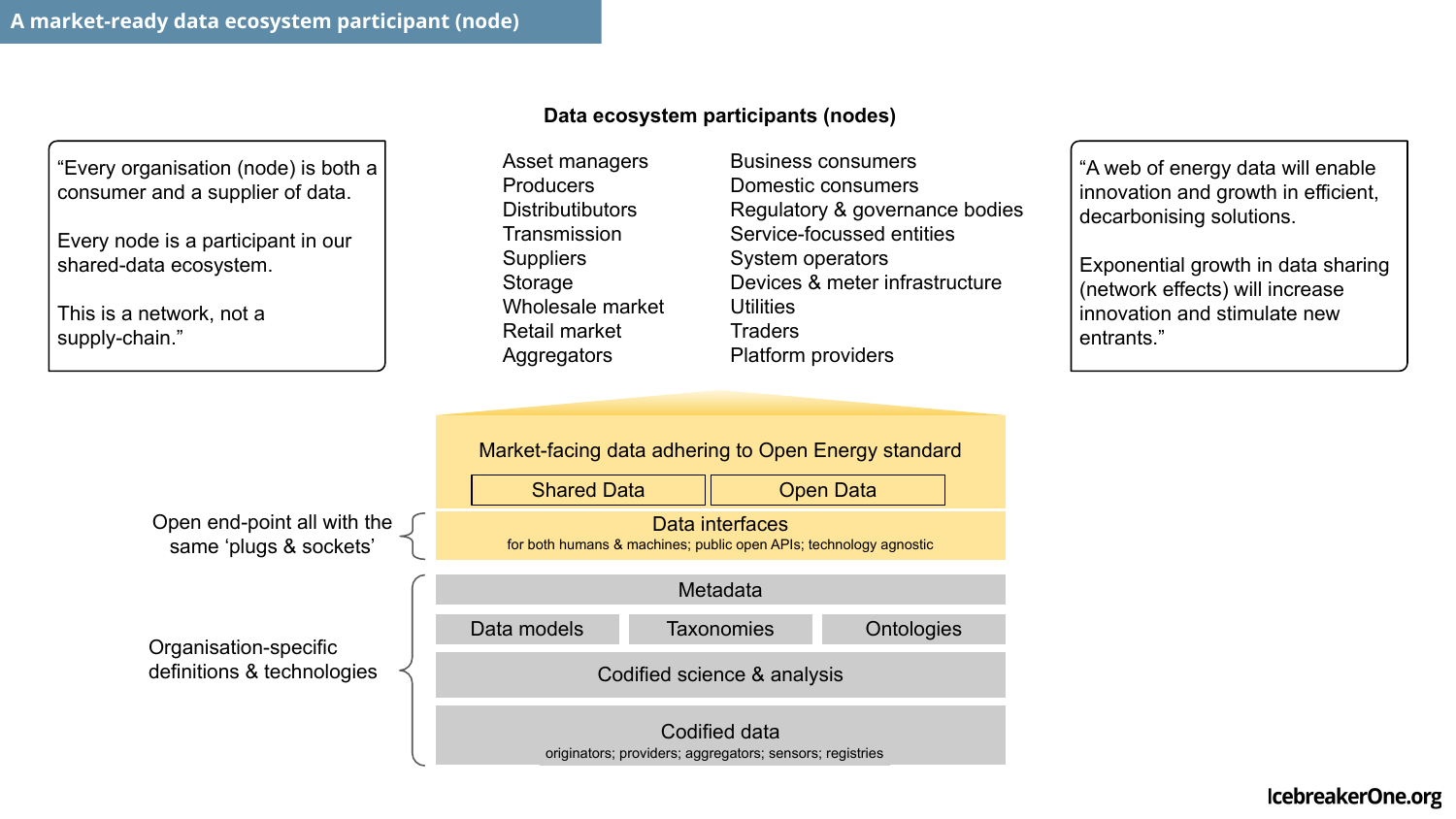| Convening             | Whole-of-market needs                                       |                  |
|-----------------------|-------------------------------------------------------------|------------------|
| Communication         |                                                             |                  |
| Use cases             | Definition, analysis, triage & prioritisation               | Working groups   |
| <b>Business cases</b> | (continuous development based on rapid market evolution)    |                  |
| <b>Risk analysis</b>  |                                                             |                  |
| Governance            | Definition of shared values, commitments and business rules | Documents        |
|                       | Definition of common Open APIs                              | Documents & code |
| Access rules          | Operational licensing, certification & regulatory liaison   | Processes & code |
|                       | Directory of registered ecosystem actors                    | Platform         |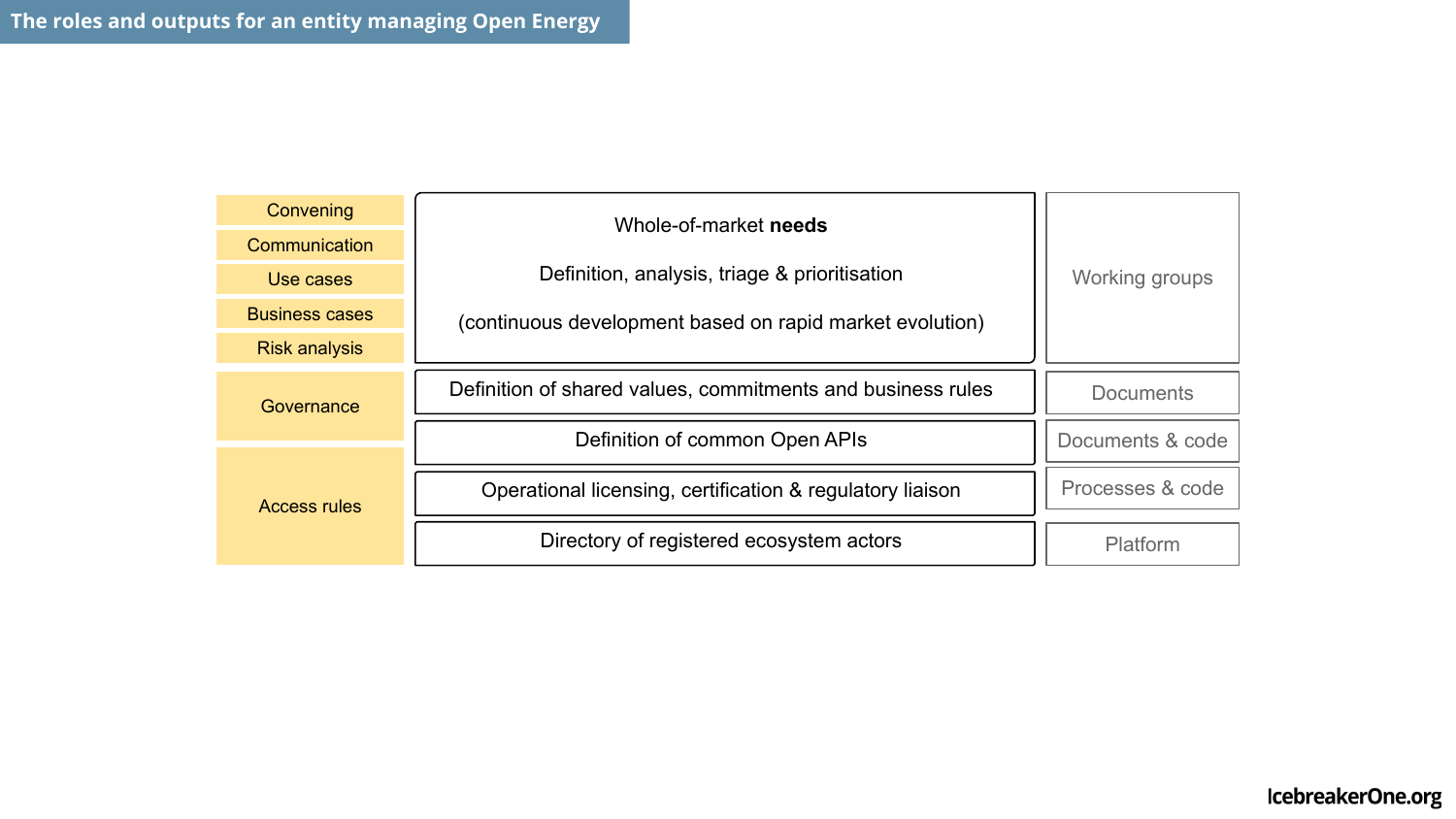### **Next steps (outputs & outcomes)**

- Develop an energy-equivalent of the Open Banking Implementation Entity (OBIE)\* and associated public-private funding models via Icebreaker One\*\*
- Develop mechanisms to enable the implementation and adoption of shared interoperability standards
- Develop use-cases, business models and potential policy interventions
- Develop mechanisms for industry innovation (e.g. regulatory sandboxes, innovation programmes)
- Create processes, principles and practices for coherent data sharing and standards development
- Create an Open Energy Directory that enables the adoption of standards and potential Standards

## **Engagement processes for co-development**

- Engage with regulators, existing and new data infrastructure organisations
- Convene public and private sectors to understand needs, identify blockers and opportunities
- Explore, test, document and instrument relevant data business models to ensure fair value exchange
- Explore, document and instrument policy, regulatory, IP, legal, liability and licensing frameworks that enable appropriate incentives
- Develop, document and publish shared principles and practice, values and standards for wider adoption and reuse

\* The Open Banking Standard is a regulated b2b standard that mandates open access to shared data. It is overseen by the OBIE Trust and funded by the banks.

\*\* IcebreakerOne.org is a non-profit, non-partisan data infrastructure development organisation modelled on OBIE and the Open Data Institute.